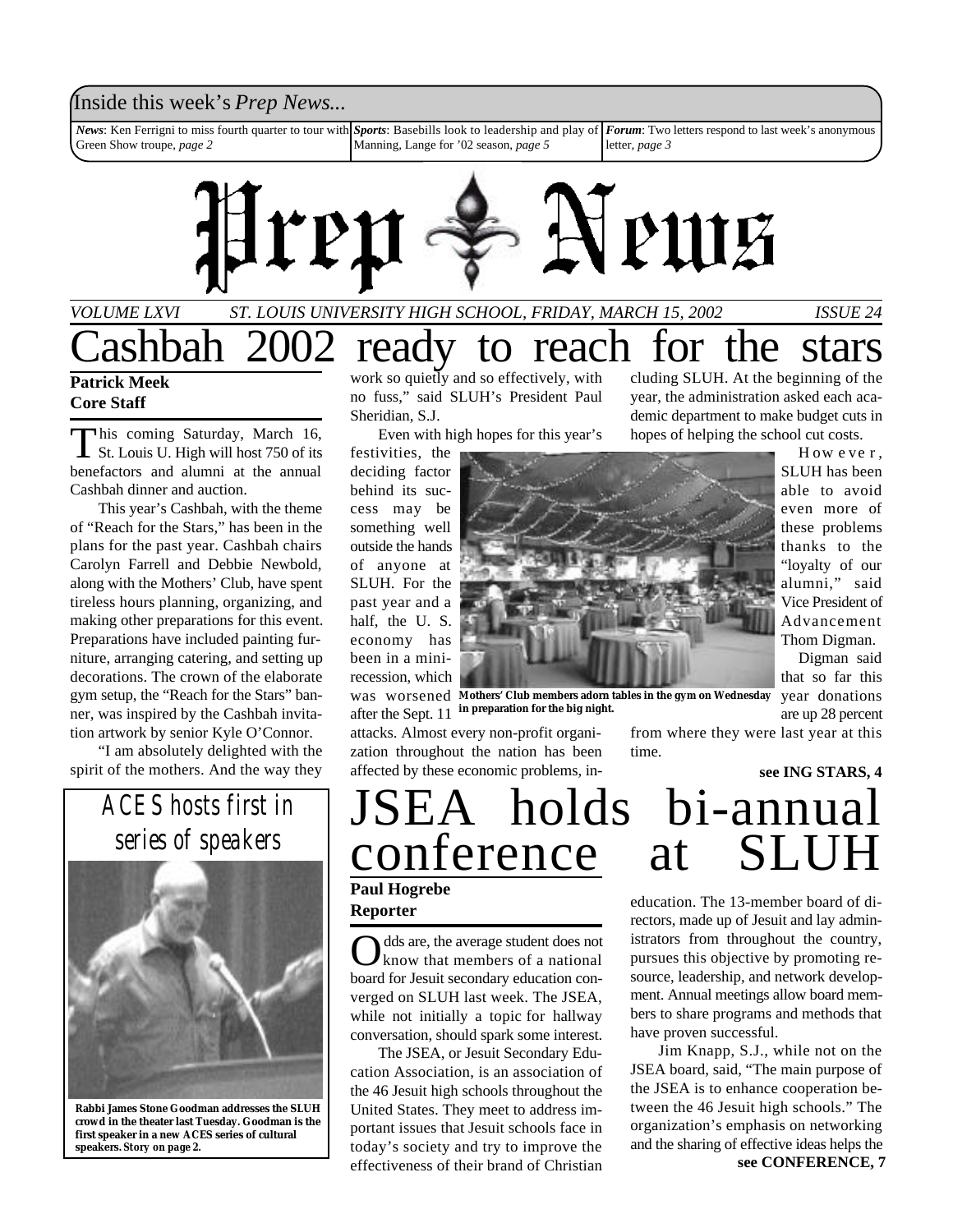# **News** March 15, 2002 Chorus gets top score at state *Soloists shine with "Lift a Glass to Friendship"*

## **J.R. Strzelec Reporter**

A nyone who knows senior Chris<br>Storey knows that he *loves* to use his nyone who knows senior Chris voice. On Wednesday, however, that came in handy, when Storey and sixteen other students who comprise SLUH's Varsity Chorus went to the Missouri High School State/District Choral Competition at Francis Howell North High School. Led by chorus teacher Joe Koestner, the group went on to win a score of I, the highest possible.

The chorus has been working in class all year developing its singing talents and sight-reading skills. Sight-reading is what it sounds like: reading a musical piece for the first time and singing the proper notes based on the music in front of you rather than by memorization.Over the past few weeks, Koestner also drilled his students heavily on sight-reading.

For the competition, the Varsity chorus had to sing two prepared pieces, as well as sight read a new and random piece of music. The prepared pieces were "Lift a Glass to Friendship" and "Daemon Irrepit Calidus," the latter in Latin. Students were working on "Daemon" at the beginning of the year; they only began work on "Lift a Glass" at the beginning of this semester.

The soloists for "Lift a Glass" who received additional praise from judges were senior Steve Brown and junior Brandon Bieber. Both gave exceptional perfomances, despite only recently being assigned their solos.

"That was surprising," junior Alan Naylor said of the group victory. But Koestner disagreed.

"You guys are one of this school's best kept secrets," he told members of the chorus afterwards, adding, "I wish you got more chances to perform in front of the other students."

# Ferrigni to miss fourth quarter to tour with Green Show troupe

## **Dan Butler Reporter**

A t the end of the third quarter, red-<br>haired theater guru Ken Ferrigni will t the end of the third quarter, redbe leaving the U. High for the remainder of the semester. Ferrigni, '93, will join a theater performance group called the Green Show.

The Green Show operates out of Forest Park and tours numerous public and private schools in the St. Louis area, performing various short plays. Ferrigni will act in Shakespeare's *A Midsummer Night's Dream,* which the group will be staging nearly fifty times in the next few months. Because there are only four other actors working with him on this play, Ferrigni will play several characters throughout the show, including at least one lover and one fairy. The touring will keep Ferrigni busy from the beginning of practice on April 2 until the tour's conclusion in the middle of June.

Ferrigni has been keeping himself busy this year as a substitute teacher, most recently taking over theater teacher Joe Schulte's three classes since the beginning of the third quarter, when Schulte took time off for an illness. Ferrigni's absence will be well-timed, as Schulte recently returned.

On the loss of Ferrigni for the remainder of the year, Schulte said, "It was a pleasure having him back. He brings both energy and enthusiasm, and it's always rewarding to see alumni give something back."

As for next year, Ferrigni's plans are "definitely still up in the air." He plans to teach Upward Bound classes this summer with the program's principal, Chuck Hussung. Whether or not next year will again see the redhead in the halls, Ferrigni says, "I've enjoyed teaching here immensely...more even than I enjoyed going here, which was a great deal."

## **Andrew Ivers Editor in Chief** JEWISH SPEAKER VISITS SLUH

Let Tuesday, in the first of what the<br>Association for Cultural Enrichment ast Tuesday, in the first of what the at SLUH hopes will become a series of speakers, Rabbi James Stone Goodman held a forum on Judaism.

After opening with a peace prayer in Hebrew, Goodman spoke for about 15 minutes about his personal religious experiences, then let students ask questions for the last 10 minutes of activity period.

A musician as well, Goodman spoke about studying music in the largest Arab city in Israel under an Arab master. The music was composed during a period of religious peace in Moorish Spain. "I went to study the music before the separation," he said. He also sang a portion of a song about the birth of Abraham that combines North African music and Hebrew and Spanish lyrics with Muslim, Jewish, and Christian imagery.

"You have in one song the influence of three cultures," he said, "so we have a history with Muslims, and what happened is we have a history that was interrupted, and if we're going to make peace, we have to find ways to make peace face to face."

Goodman said realizing the common culture is the key to peace.

"In our mythology, we believe that Abraham is the father of us all. Abraham had two kids. He had Isaac and Ishmael," he explained. He said it is believed that Muslims descended from Ishmael and Jews from Isaac. "We read the story of the division in the Torah, but the story of the reconciliation has not been written yet, and it will be written by individuals, knowing individuals, and finding the similarities in our cultures."

In April, ACES will host Rev. Robert Tabscott, an expert in African American studies. ACES plans to continue the speaker series next fall, said Vice President Reid Heidenry.

"It doesn't necessarily have to be talking about a specific culture," Heidenry said of a possible future lecture, "but something about diversity."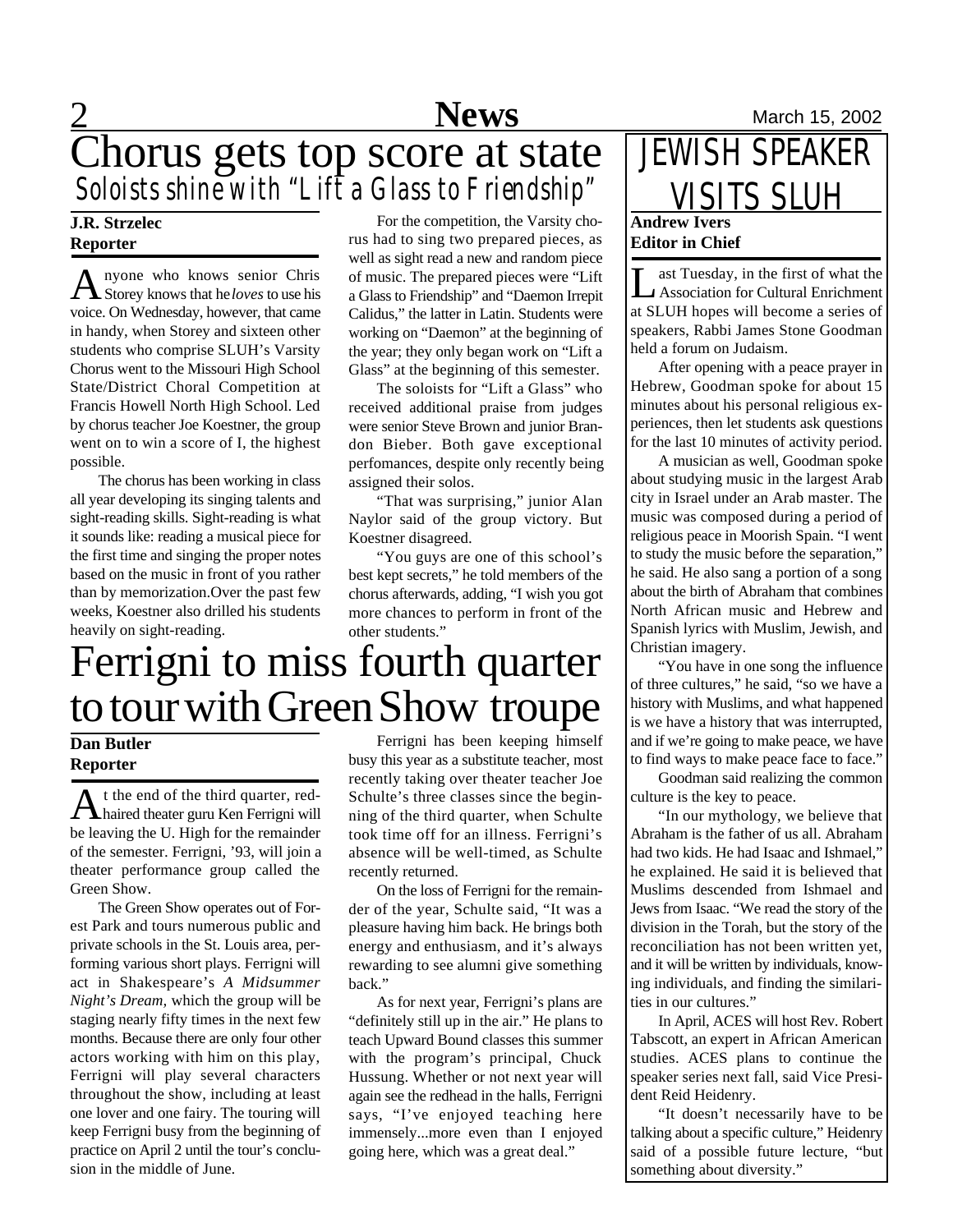# **March 15, 2002 Opinion** 3

LETTERS TO THE EDITOR

## Plagiarist should take responsibility for his actions

To the Editor:

In last week's edition of the *Prep News*, the anonymous plagiarist referred to in the previous week's editorial defends the

decision by SLUH's chapter of the National Honor Society to retain him as a member. As he describes the process, he was not discharged from the Society at least in part because "of how the incident was handled." Perhaps, then, the plagiarist has done us a service by engaging a process that has called attention to "how the incident was handled" or mishandled. Let's hope that SLUH has learned to handle better the next incident.

Having thus served the community, a deeply honorable person would immediately admit his disgrace and resign from the Honor Society. In response to such honest penitence, "…a Catholic community…deeply rooted in forgiveness" would indeed graciously extend forgiveness.

The National Honor Society's values are "deeply rooted" in

the ancient Roman conviction that we establish our value as humans by public demonstrations of virtue. Such an organization exists uneasily alongside Christianity, where what counts is not

> how others see us (honor) but how God sees us.

In the present case, however, there is no conflict between these two standards. The Christian community is called to forgive the sinner but not to exempt him from the civil consequences of his acts. Christians should forgive an Enron financial officer who honestly confesses his fraud: we should pray and laugh with him and help look after his kids while he's in the slammer.

But we are not called upon to glorify him by maintaining a statue in his honor or by reinstating him as treasurer of his company.

Christianity, I think, calls not for mercy *instead of* justice (remember all that stuff about the fires of Gehenna) but for justice tempered by mercy.

Rich Moran

## Neilsen questions anonymous student's motivation

### To the Editor:

I'm writing in response to the anonymous letter from last week's issue. The student who plagiarized agrees that cheating "robs a school of its purpose to honestly educate students." Cheating destroys our purpose as a school, ruining SLUH's attempts to make men of integrity. That sort of damage needs to be stopped. SLUH's policy on academic dishonesty doesn't do that. A deserved note on the student's record, academic probation for lying, a letter home. Given the extent of cheating at SLUH, I would say the policy isn't even a decent deterrent.

This student received a zero out of 100 on the assignment, a punishment that forced him to work "incredibly hard" to bring his grade to a C+. It seems to me that he got off easy. Cheating is taking credit for work you didn't do. Does it make sense for students to earn credit for work that isn't theirs? Why should they? Furthermore, it is unreasonable to complain about having to work hard to get a decent grade. That's SLUH. Everybody has to work hard to get good grades, and students who choose to cheat should be ready to accept the academic consequences, which are the same if you don't do the work at all. That's minimum punishment, not even close to harsh.

To condone is "to pardon or overlook voluntarily; esp: to

treat as if trivial, harmless, or of no importance." At least, if you check Webster's Collegiate Dictionary, tenth edition, anyway. How can we say that the SLUH community doesn't condone cheating? This student kept his standing as an NHS member. Even if circumstances existed which led the NHS panel to keep him as an NHS member, his actions were pardoned, or, if you will, condoned. Yes, then, the school does condone cheating if students do not face severe consequences. Students certainly condone cheating as well; they do it all the time.

I won't disagree with the letter that we are supposed to be a community based on forgiveness. That is indeed a basic part of our faith. However, it doesn't work to take forgiveness out of context. An act is not acceptable because it can be forgiven. Reconciliation is not an excuse to screw up as much as we want. Rather, it is a way to work against our faults, to heal ourselves. It is a guide to not screwing up. Another part of that ideal of reconciliation, too, is penance. Actions have consequences we must face. Of course we need to forgive students who cheat. But as cheating is so common at SLUH, we must make a statement as an academic community that it will not be tolerated. As of now, I don't think our policy does that.

Joey Neilsen, '02

# *"The Christian community is called to forgive the sinner but not to exempt him from the civil consequences of his acts."*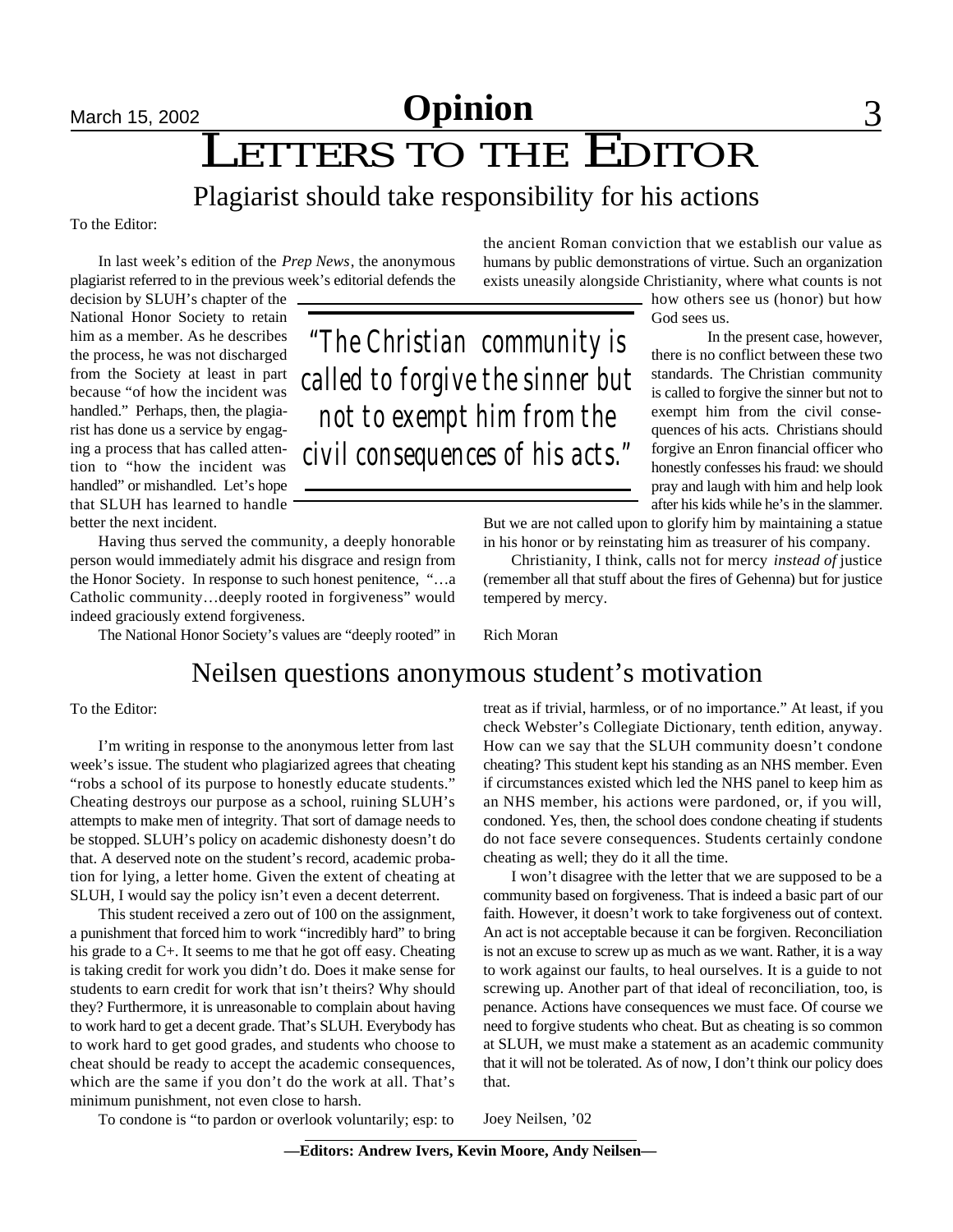

## **Patrick Ivers Reporter**

Trivia Question: What were you doing<br>last Friday night? A)Watching a rivia Question: What were you doing movie? B)Hanging out with friends? C)Watching reruns of "Full House" all alone in a dark house? D)Attending the first ever Trivia Night sponsored by the SLUH Wellness Club?

The evening began around 4 p.m. as students trickled into the school cafeteria. There they were assigned a table of six (not seven) and given a raffle ticket. Once everyone had their complementary popcorn and pretzels, mystery bags were distributed to all the tables. Math teacher Craig Hannick ran the show along with math teacher Tom Becvar and science teacher Tim O'Keefe. He told everyone that the night's theme was going to be "a day at school" and asked, "What's the first thing you do every morning? That's right, you eat breakfast." Students then had a few minutes to describe ten unmarked bags of cereal which were in the mystery bags. Sampling of the food was allowed.

After that, students moved on to "Homeroom," a category where questions pertained to SLUH and its history—not to be confused with the next category: history. Other rounds were given humorous twists. For example, Math didn't really have to do with arithmetic. Rather, it had to do with questions that had numbers as answers (that way it was fair for everyone). Students then were given a break to get soda, stock up on popcorn, check their status, or taunt other teams.

The night continued with six more rounds and two more breaks, and then it had arrived: the tenth round. The art category caused a lot of teams to drop points, so it was anyone's game.

However, it was clear after the art round that table 13 was going to win. The winning team, consisting of Brian Kane, John Mills, Mike Mueller, Joe Fetter, Dan Riley and Mike Mudd, was actually assembled that night. Instead of signing up as a table, the members signed up as

individuals, and were put together by the event organizers.

"I think we won because we had a good mix of freshmen, sophomores, and juniors," said Riley. The freshmen, he said, knew things that the juniors couldn't have remembered, and the juniors had been taught things that the freshmen hadn't.

One question had special meaning for sophomore Galen Murphy. His table was one of two that correctly answered the literature question, "What is faithful 100 percent of the time?" On remembering the correct answer, which was an elephant, Murphy said, "I journeyed back into my childhood, and I saw the elephant. He said, 'I meant what I said and I said what I meant. An elephant's word is 100

## ING STARS

"I think what this tells us is that in light of the economy and Sept. 11, people are determining those things which are most important to them and are continually supporting those things. We are fortunate to be one of those things that they think are important," Digman explained.

For this reason, Digman and his fellow administrators feel that Cashbah could bring in as much money as last year's total of roughly \$325,000.

"Every indication going into the night is good: cash donations are up, corporate

percent.'"

"We are not trying to make money. This is just for fun," said Hannick. However, there were about eighteen tables of six, and even though it cost only \$3 to get in, the Wellness Club was bound to make a little money.

For those who were disappointed in not winning either the Trivia Night or the last Play Station tournament, the Wellness Club is planning another video game tourney. It will begin another Play Station tournament around noon on March 22, the last day of third quarter exams. The games available include *Madden 2002*, *Fifa Soccer*, *Tony Hawk Pro Skater*, and *NBA Street*. It costs three dollars to play one, or nine if you want to play all four.

(from 1) sponsors are up, dollars per reservations are up. So there is every indication to suggest we will have a good night."

> Digman also explained that the reason for having the night is to help the student body. "Every dollar we raise is used to help defray the cost of tuition here," said Digman.

> Each guest paid \$100 to reserve a spot at one of the many tables. This price was raised from the \$80 which the benefectors paid last year.

> "We had frozen the price for three years, so this is the first time in three we

> > have risen the price," added Digman.

The auction, which will start after dinner, will feature items such as a signed Albert Pujols jersey, a duck hunting trip with Jim Knapp, S.J., and several furniture pieces put together by Richard Witzofsky, S.J.



**The Cashbah banner stands ready in the gym.**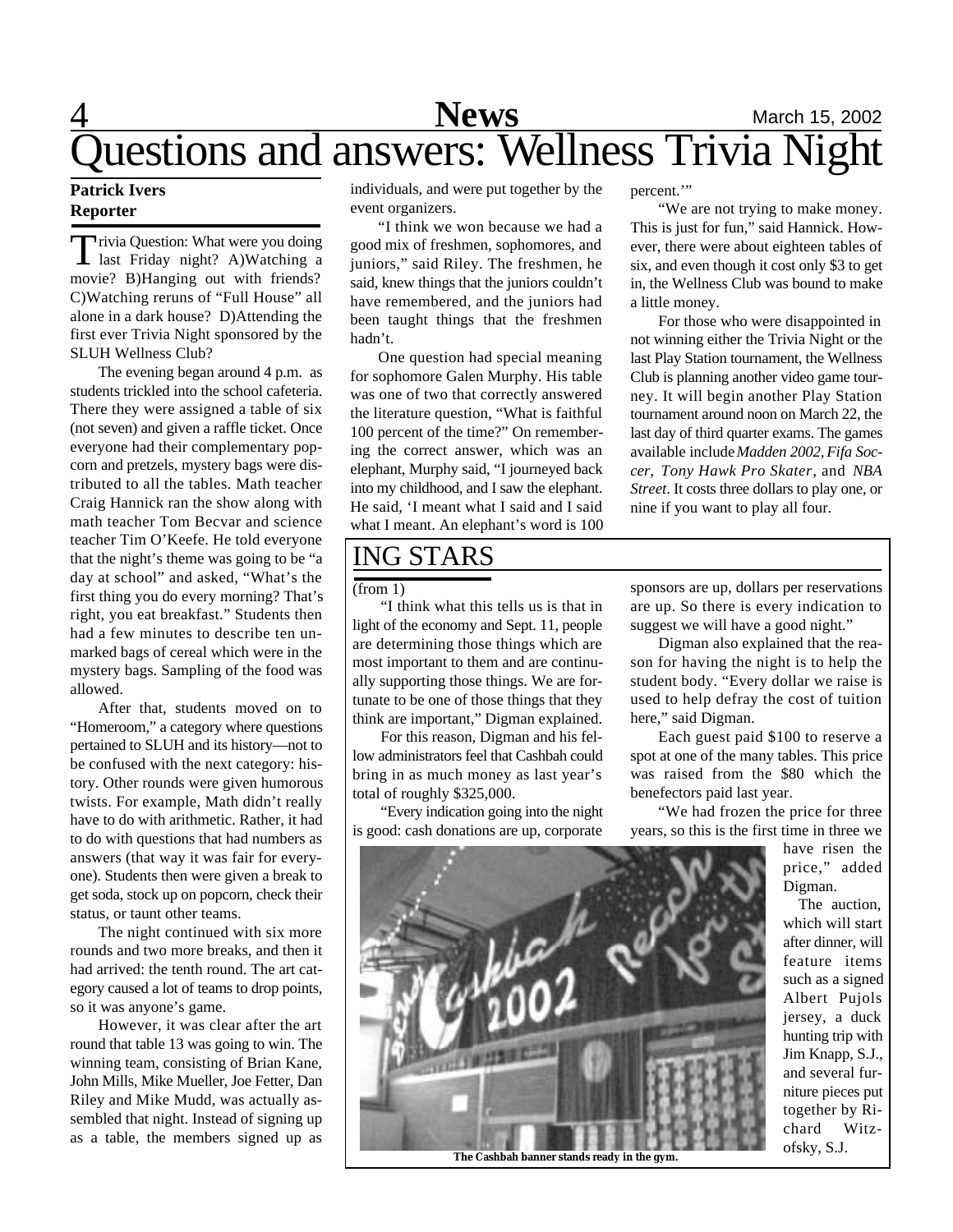## March 15, 2002 **News** 5 Diamondbills brush up on skills for new season *"The primary goal for our team is to get better each game"*

## **Andy Neilsen Editor in Chief**

Despite spring rains and the uncom-<br>pleted stadium across highway 40, espite spring rains and the uncomhead baseball coach Steve Nicollerat said, "We'll be ready to play."

The Diamondbills return this year ready to play, though they have lost great talent and leadership on the field. The Basebills lost their top five hitters to graduation, including prime-time names like Joe Maher, Dan Chik, and Jamie Brandt, who also played leadership roles. These three, plus Victor Rodriguez, had almost half of the '00-'01 Basebills' hits. Offensive production will be the toughest question for the Jr. Bills to answer this year.

"If we struggle, we have other ways we can try to score," Nicollerat said confidently. "We always have

been creative; we'll be creative, run the bases aggressively, bunt a little, and play smarter."

Even though the Roundin'thirdbills may struggle offensively, the fielding and pitching give Nicollerat and other team members confidence. Standout infielder Eric Enright and pitchers Matt Lange and Tyler Faulstich—who last year combined for 29 1/3 innings, filling support roles behind the top starters—will provide the



defensive boost that the Jr. Bills need.

The team will also take the field with more underclassmen than usual. "We have a lot of new faces," Nicollerat said. "Probably six or seven freshmen and sophomores. Depth is the most pleasant surprise (for the team)."

Nicollerat sees the pressure of coming back from a successful 14-9 season last year, but qualifies the pressure, saying, "If everybody was always coming

> back, you'd never have the opportunity for young guys to step up."

> "I would say the primary goal for our team is to get better each game so that by May 1st we can be able to compete with the best teams in town," ventured Nicollerat. "I think we'll have a chance to win our district, get through sectionals, and maybe compete at state. The goal is to get to the next level to compete with teams that are better."

> Though the team lost good players, including the 10-win tandem of Steve Keys and Alex Curcuru, Nicollerat remains hopeful about the season, placing his hope in the

work ethic of the team. "They're a great bunch of guys. I like

the intensity of the younger guys," Nicollerat smiled. "I expect the same atti **see STITCHES, 8**

# Golfbills poised to make another run at state

## **Brian Wacker Reporter**

The 2002 varsity golf team is poised<br>to improve on its second place state The 2002 varsity golf team is poised finish in 2001. Team smart-guy senior Andy Schumert notes that "the only way to improve on a second place is first place."

With three returning state qualifiers and six returning varsity starters, the TopFliteBills are the deepest they have been in recent memory. "It's hard to remember a team with this many quality players returning for a second year at varsity," said head coach Greg Bantle.

Having lost two top state qualifiers in Drew Ferris and Bill Everding to graduation, the BigBerthaBills will look to seniors Schumert, Pat Roberts, Joe Sharamitaro, Drew Phillips, and Ryan Schaller to provide solid leadership for the team, while juniors Mike Dougherty, Pat Ostapowicz, and Zach Schmitt give the underclassmen some talented representation. Sophomore Pat Neuner rounds out the very talented group.

Last year, the Jr. Bills finished with a 12-4 record, also picking up the Webster Cup, the District Championship, and nabbing second at State. These feats are even more impressive when one considers that they play in by far the most competitive conference and district in the state of Missouri.

"Last year was filled with tough competition. We don't expect anything less from the teams in our conference this

year. We can't afford to let our guard down, even for one match," explained Roberts, the team's number one seed.

"We are going to face even more competition this year from teams like CBC, Kirkwood, and Parkway South. We will probably get a good read on how the team will fare this year by our results at the Webster Cup," remarked Bantle.

The ProVBills look to the upcoming season with enthusiasm and high expectations. "We just want to play our best each time we hit the links, putting ourselves in position to win," said number two seed Schumert.

When asked if following such a sensational year put any more pressure on him, Schumert replied, "I don't know the meaning of the word."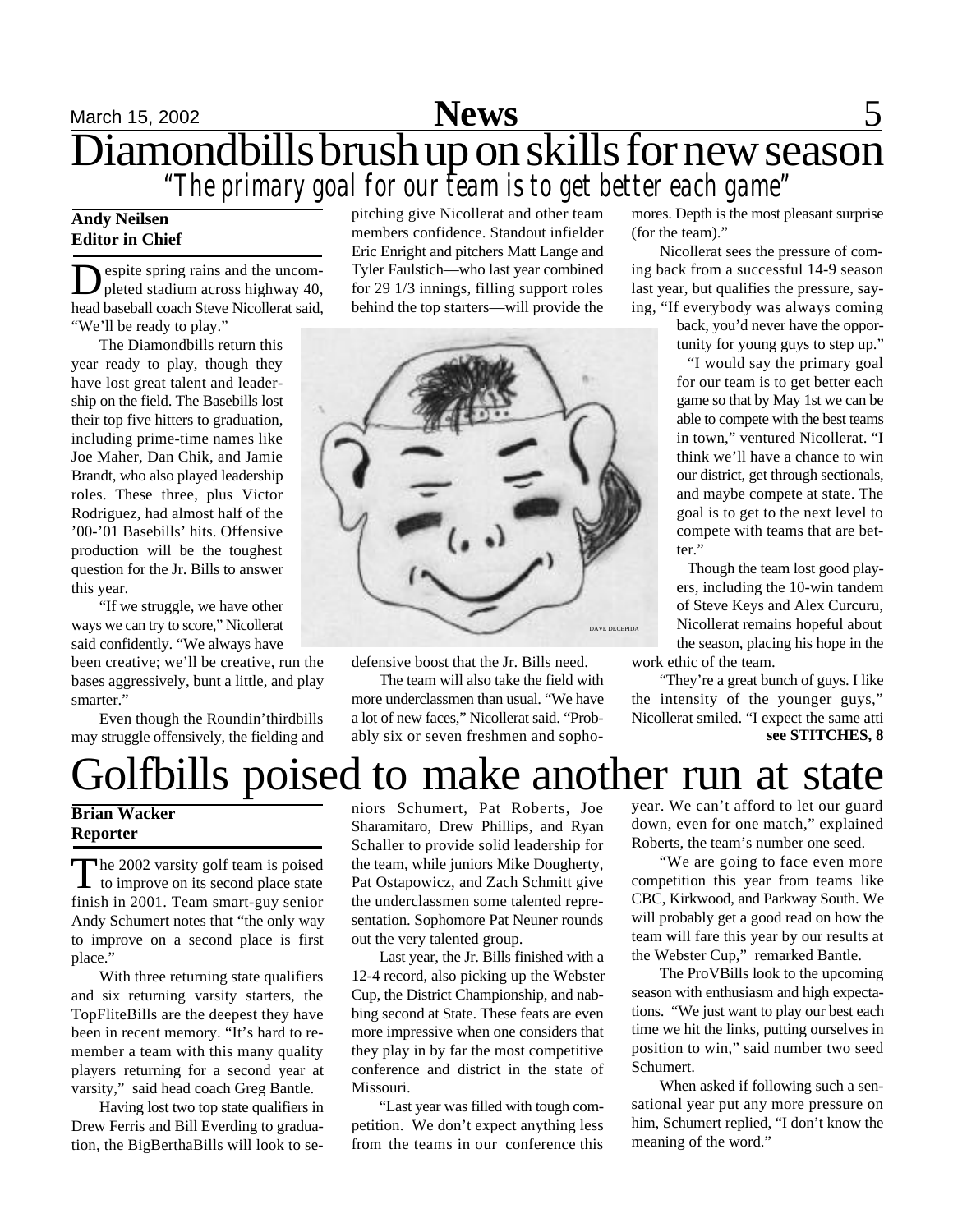# **6** Mews March 15, 2002 pikebills set to serve up exciting season

## **Mike Petersen Reporter**

S LUH's 2002 volleyball team is look-<br>ing forward to the upcoming season,  $\sum$  ing forward to the upcoming season, where it will get a chance to showcase its skills and annihilate the competition. The team's main goal is the not-so-easy task of winning the state championship, especially with MCC rivals DeSmet, CBC, and Vianney in the mix. With both an insatiable appetite for winning and hard work in practice, the goal is definitely reachable.

The volleybills are coached by Terry Quinn and Paul Scovill, who are focusing on building consistency in execution for the Jr. Bills. Captains are undecided, but expect leadership from an array of talented seniors. Jim Lutkewitte, Kris Lowes, and Colin Carroll make up the middle and outside hitters, while Kyle Banahan and Tim Paradise are the team's defensive

specialists. John Thuet, who has been known to give strong men black eyes with his powerful hits, can play anywhere as a utility player. Ryan Harris, the team's

main setter, will also be crucial to the team's success this year. "I guarantee we'll be in the finals this year," said Harris.

Juniors Brian Guntli and Alex Lepp hope to contribute significantly too. Guntli was recently named to the Junior National Team for his solid all-around

play and impressive jump serves.

The final portion of success for this year's squad lies with manager Brian Wacker and his amazing stat-keeping

skills. Wacker noted in economic terms that "the rate of return for the hard work investment will be huge."

The team's focus in practice has been

on serving. When asked about the importance of serving, Harris noted, "The serve is like the thesis statement—if it's not strong, you might as well quit." The strategy for the Jr. Bills is to prevent the opposition from passing their serves and not allowing them to set up an offense.

With the goal of winning State in everyone's minds, the team has stepped up its play in practice. Great team unity, **see SPIKE, 8**

# axers cage Fox, prepare for battle with Spartans

## **Jim Fox Reporter**

**K** icking off the lacrosse season this past week, the SLUH lacrosse team looked to get its feet wet with two big events, the preseason Jamboree and the season opener. With only a few days until the big game against DeSmet, the Jr. Bills got off to a good start, posting a 2-1-1 record in the Jamboree, including a crushing 19-1 defeat of Fox.

SLUH lacrosse had its first action on a frigid and windy Saturday morning. Although technically meaningless, the round-robin Jamboree serves as a tune-up and a testing ground for teams looking to get a jump start into the season. This year SLUH drew the early round, meaning they would play four thirty-minute games over a three-hour period. Their opponents would be Parkway Central, Kirkwood, Parkway West, and Hazelwood Central. The Laxbills started strong, defeating Parkway Central 5-1, but let up some in a 2-2 tie of Kirkwood. They suffered a further lapse in a 3-2 loss to Parkway

West, but the Jr. Bills were able to pull it back together for a 4-2 victory over Hazelwood Central.

Realizing the games were meaningless, the SLUH coaches seemed to be content with the team's performance, and took the games as a learning experience to see where improvements needed to be made.

Next off, the Laxbills took to the hills of Arnold to take on Fox. Considering that Fox had not had a varsity team for the past three years, the game did not look to be particularly challenging, and the team showed why. The Laxers scored early and often, creating a 10-1 lead by halftime. Sophomore sensation Pat Reedy jumpstarted the team early with three of the team's first four goals. Senior beast Joe Downey also netted three in the effort. One of the prettier goals came in the 4th quarter. After making a clearing run through the midfield, junior middie Jim Fox noticed a wide open Nick Brescia on the right wing. Brescia, coming in from a sustitution, sneaked in behind the Fox

defense. After receiving the pass, he cocked back his stick and ripped a lefty rocket just inside the right post past a helpless goalie.

The SLUH defense also turned in a solid effort, forcing bad shots, killing several minutes of penalties, and allowing only one goal. Defensive takeaways and clears also led to many offensive opportunities, and often goals.

After the game, captain Matt Hof, who led the team with four goals, felt it was a "good, solid effort," but that "we still have things to work on."

Head coach Barrett Smith echoed Hof, saying, "It was a good season opener, but there are still a lot of improvements we need to make."

SLUH Lax only has a week of practice to make these improvements as they take on the defending state champion DeSmet Spartans on Monday. The game is at 4:30 at Compton Drew, and promises to be a good one. So come out and root on your Junior Bills in one of the biggest games of the regular season.



**Jim Lutkewitte spikes the ball in Thursday's practice.**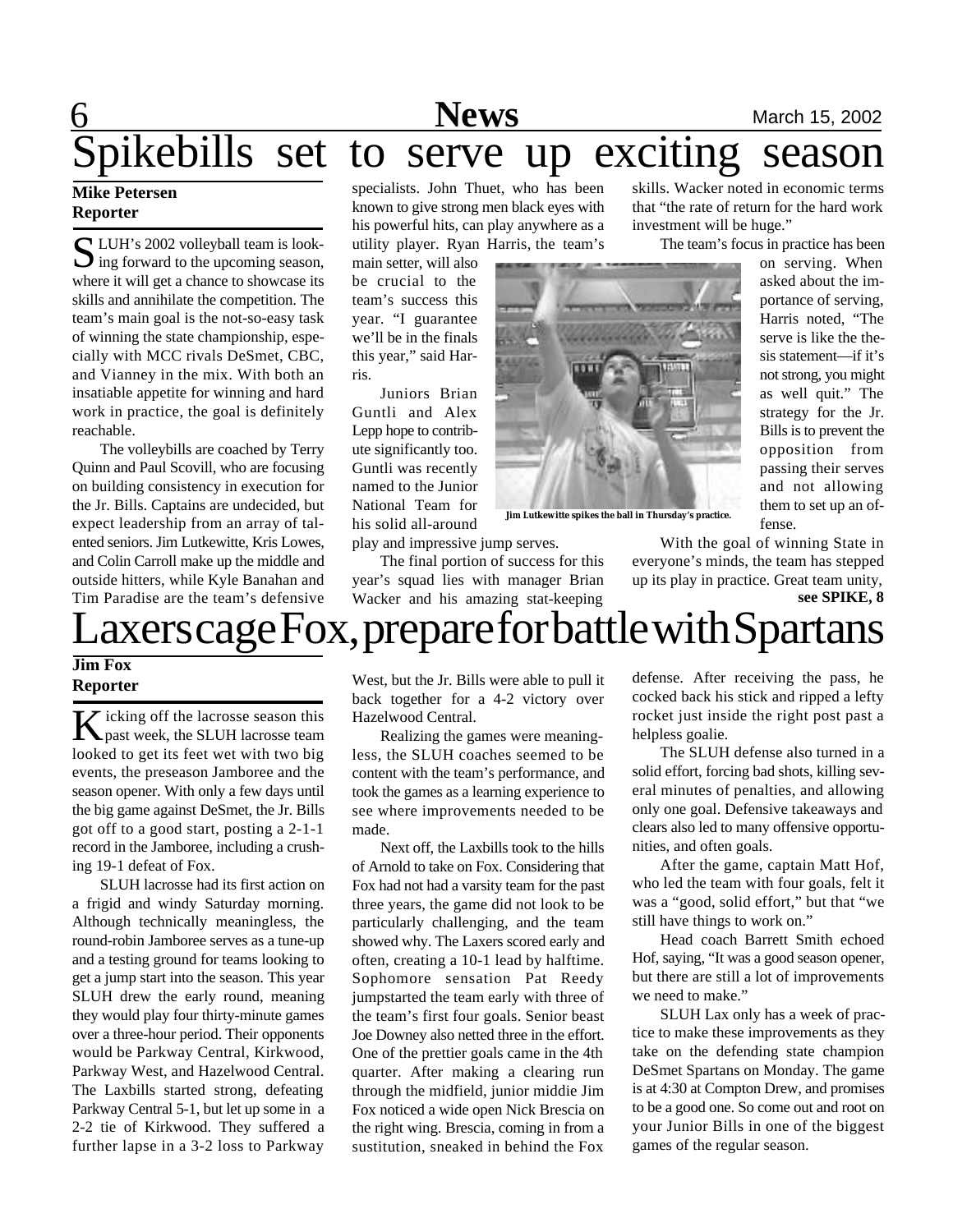# March 15, 2002 **News** 7

## **CONFERENCE**

### (from 1)

board provide the best education available. Principal Robert Bannister stated, "The small group represents the ideas of a very large area."

This was the first JSEA board meeting to occur at SLUH. On Thursday of last week, some faculty and five President's Ambassadors met with the board for dinner and preliminary discussion. On Friday, the student body delegates met with the board for a panel discussion. The student panel consisted of seniors Dan Becvar,

Mike Gau, Ben Wastler, Bobby Lachky, and Brian Wacker.

While the board did some long-range planning regarding Jesuit education, a standard procedure, the highlight of the meeting was easily the student panel discussion. Two major questions addressed were the prominence of the Eucharist in the students' lives and how Jesuit education has shaped their spirituality. Other Q&A topics included the immense pressures on college preparatory students, as well as the unfortunate arrogance that many Jesuit-educated students possess. Ben Wastler said, "SLUH students often have big heads" regarding the school they attend, an unfortunate pride that the JSEA panel addressed.

The board was quite impressed by the intelligent responses of the ambassadors. Fr. Thomas Merckel, superintendent of Red Cloud Indian School in South Dakota, commented that the student representatives were "so artiticulate about religious experience, faith, and reflection." Merckel's impression was representative of the entire board, which learned much from what the students had to say on very powerful issues. "It is extremely valuable to hear from the students that our schools teach. During the meeting, it was the pupils teaching the board," he said.

The select President's Ambassadors who attended all felt very privileged to have their views taken into account. Gau commented, "I think it's good that the national board takes our opinion into consideration, especially since we're the recipients of their education."

> Wacker echoed this sentiment, saying, "It's nice to know what I feel goes into the decision making process."

All involved felt the conversation and its content were not only interesting, but applicable. The 13 board members will return to their respective instituitions with new

ideas representative of the SLUH student body. As Merkel concluded, "The discussion was a window into the experience of one school."

## THIS WEEK IN *PREP*

## *NEWS* HISTORY

### **Volume 13 Number 8 Friday, March 17, 1950**

"Added in 1948 under the direction of Father Richard Rooney, S.J., the new building *(editor's note: the current Jesuit Wing)* is eighty-six feet long, and fortytwo feet wide. The beautiful exterior matches the Tudor Gothic design of the old building which was completed in 1924.

The even more beautiful interior consists of a large modern kitchen and spacious refectory on the first floor, while the basement houses a two-car garage, boiler room, food locker, and a dining hall for the maintenance men."

*Stubenville singers come to SLUH*



 **The Beatitudes, an all-male a capella group from Stubenville, Ohio, came to the chapel Monday during activity period. The group, which has been touring the Midwest this week, tried to spread its mission, the "Good News," using music and skits.**

 **Although fewer than twenty people attended the event, Pastoral Director Rob Garavaglia said he thought the group was very good. "They were lively and entertaining," said Garavaglia. "It was unfortunate that not so many people were able to attend. It was a missed opportunity."**

 **The group had planned to introduce themselves in the freshmen prayer service on Monday in order to drum up enthusiasm for the activity period show, but they missed the prayer service after getting stuck in traffic.**

 **Garavaglia believes that the late notice of the group (they e-mailed choral director Joe Koestner just last week.) contributed to the low attendance.**

 **In related Pastoral news, the Freshman Day of Service, scheduled for last Saturday, was cancelled due to inclement weather. Garavaglia said it is doubtful the day will be rescheduled.**